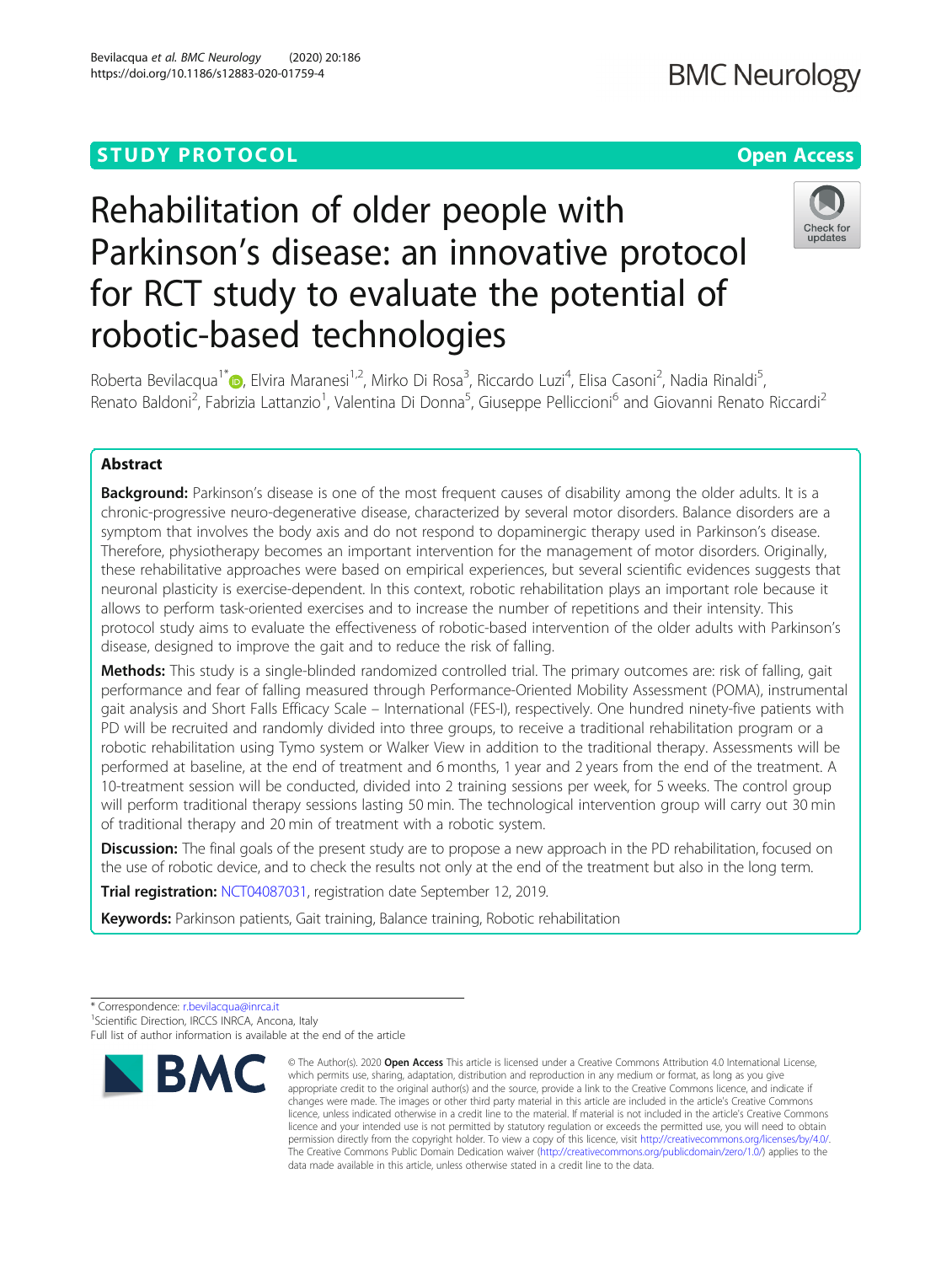#### Background

Parkinson's disease (PD) is one of the most frequent causes of disability among the older adults. It is a chronic-progressive neuro-degenerative disease, characterized by motor disorders, such as bradykinesia (poverty and slowness in movement), resting tremor, stiffness, flexed posture and "small steps" gait, not least the balance deficit with consequent high risk of falling  $[1, 2]$  $[1, 2]$  $[1, 2]$  $[1, 2]$  $[1, 2]$ .

Balance is a fundamental requirement that requires a complex network of sensory information integrations, in order to generate an appropriate motor response aimed at controlling body movement. The balance disorder occurs later during the PD and is a symptom that involves the body axis. It can be highlighted when the person walks or changes direction during the journey. Balance disorders do not respond to dopaminergic therapy used in PD. Therefore, physiotherapy becomes an important intervention for the management of motor disorders. The effects of bradykinesia, rigidity, altered proprioception, postural instability, freezing of the gait, in PD patients, are studied and known in rehabilitation [\[3](#page-6-0)–[5](#page-6-0)]. The reduction of balance is considered a risk factor for falls  $[6-8]$  $[6-8]$  $[6-8]$  $[6-8]$ . Postural instability and consequent falls are among the main factors that determine the quality of life, morbidity and mortality of a person suffering from PD [[3,](#page-6-0) [5,](#page-6-0) [7\]](#page-6-0). The guidelines for physical therapy in the PD recommend that patients undergo a course in preventing falls from the onset of the disease [[5\]](#page-6-0). These pathological conditions are routinely treated through rehabilitative approaches aimed at improving the static and dynamic balance, the recovery of walking and the falls prevention  $[2, 3, 5-7, 9]$  $[2, 3, 5-7, 9]$  $[2, 3, 5-7, 9]$  $[2, 3, 5-7, 9]$  $[2, 3, 5-7, 9]$  $[2, 3, 5-7, 9]$  $[2, 3, 5-7, 9]$  $[2, 3, 5-7, 9]$  $[2, 3, 5-7, 9]$  $[2, 3, 5-7, 9]$  $[2, 3, 5-7, 9]$ . Originally, these rehabilitative approaches were based on empirical experiences, but several scientific evidences suggests that neuronal plasticity is "exercise-dependent" and constitutes the main mechanism that supports the effectiveness of physiotherapy treatment [\[9](#page-6-0)–[13\]](#page-6-0). Recent reviews show that rehabilitation induces important clinical benefits particularly in walking speed and balance [[9,](#page-6-0) [10,](#page-6-0) [12,](#page-6-0) [13\]](#page-6-0).

In fact, exercise increases synaptic strength and influences neurotransmission, thus potentiating functional circuitry in PD patients, through mechanisms that include increased synaptic strength resulting from raised dopamine and glutamate neurotransmission within the basal ganglia accompanied by increased dendritic spine [[14,](#page-6-0) [15\]](#page-6-0). Exercise training was also found to produce functional changes (assessed by means of functional Magnetic Resonance Imaging) in known motor learning related brain structures, with aerobic exercise trainingdependent neuroplasticity in the central nervous system due to neurochemical changes in the striatum [\[16](#page-6-0)]. Synaptic plasticity, neurogenesis and increased cortical vascularization, are three proposed indirect mechanisms underlying physical training-related improvements in PD patients [[17](#page-6-0), [18\]](#page-6-0). Moreover, an increased corticomotor excitability [\[19](#page-7-0)] and an optimization of the medication intake by easing its absorption [\[17\]](#page-6-0) may represent direct effects of the improvements seen after exercise training.

In this context, robotic rehabilitation performs an important role  $[10-12, 20-22]$  $[10-12, 20-22]$  $[10-12, 20-22]$  $[10-12, 20-22]$  $[10-12, 20-22]$  $[10-12, 20-22]$  $[10-12, 20-22]$  $[10-12, 20-22]$ . Different studies  $[9-11]$  $[9-11]$  $[9-11]$  $[9-11]$  $[9-11]$ show that robotic balance training produces performance improvements that are also correlated with evident neurobiological changes in the cerebral cortex [[9,](#page-6-0) [10\]](#page-6-0).

In a recent systematic review and meta-analysis robotassisted gait training (RAGT) showed better outcomes than conventional interventions on some motor aspects in PD [[23\]](#page-7-0), and greater advantages than treadmill training for individuals with freezing of gait-related disability were observed in another study [[24](#page-7-0)]. Upper limb motor performances in patients with PD were also improved after motor training aided by high technological devices [\[25\]](#page-7-0).

Moreover, there is increasing evidence that suggest the use of the latest computerized technologies could revolutionize conventional treatments and provide better rehabilitation in patients with neurological diseases such as PD, by providing safe and objective real-time assessments of behavior [[26\]](#page-7-0).

Thus, thanks to the opportunity offered by technology of providing and controlling the provision of repetitive training/tasks/exercises, that represents the key factor for successful rehabilitation strategies, we hypothesize that an improvement of the primary end point (balance and gait) may be obtained through the use of the systems.

#### Study aims and objective

This protocol study aims to evaluate an innovative rehabilitation treatment based on robotics, for the older patients with Parkinson's disease, designed to improve the gait and to reduce the risk of falling. The treatment involves the use of two robotic devices: Tymo system (Tyromotion, Austria), a wirelesss static and dynamic platform, for evaluating and rehabilitating posture, and Walker View (TecnoBody, Italy), a treadmill equipped with a sensorised belt with eight load cells and a 3D camera.

The primary aim is the evaluation of the effect of the rehabilitation treatment on the balance and gait of the older PD patient, as a result of the use of the Tymo system or Walker View, at the end of the treatment and at a 6 months, 1 and 2 years' follow-up using POMA scale.

The secondary aims are:

1. the evaluation of the effect of the rehabilitation treatment on the gait speed of the older PD patients, as a result of the use of the Tymo system or Walker View, at the end of the treatment and at a 6 months, 1 and 2 years' follow-up using instrumental gait analysis;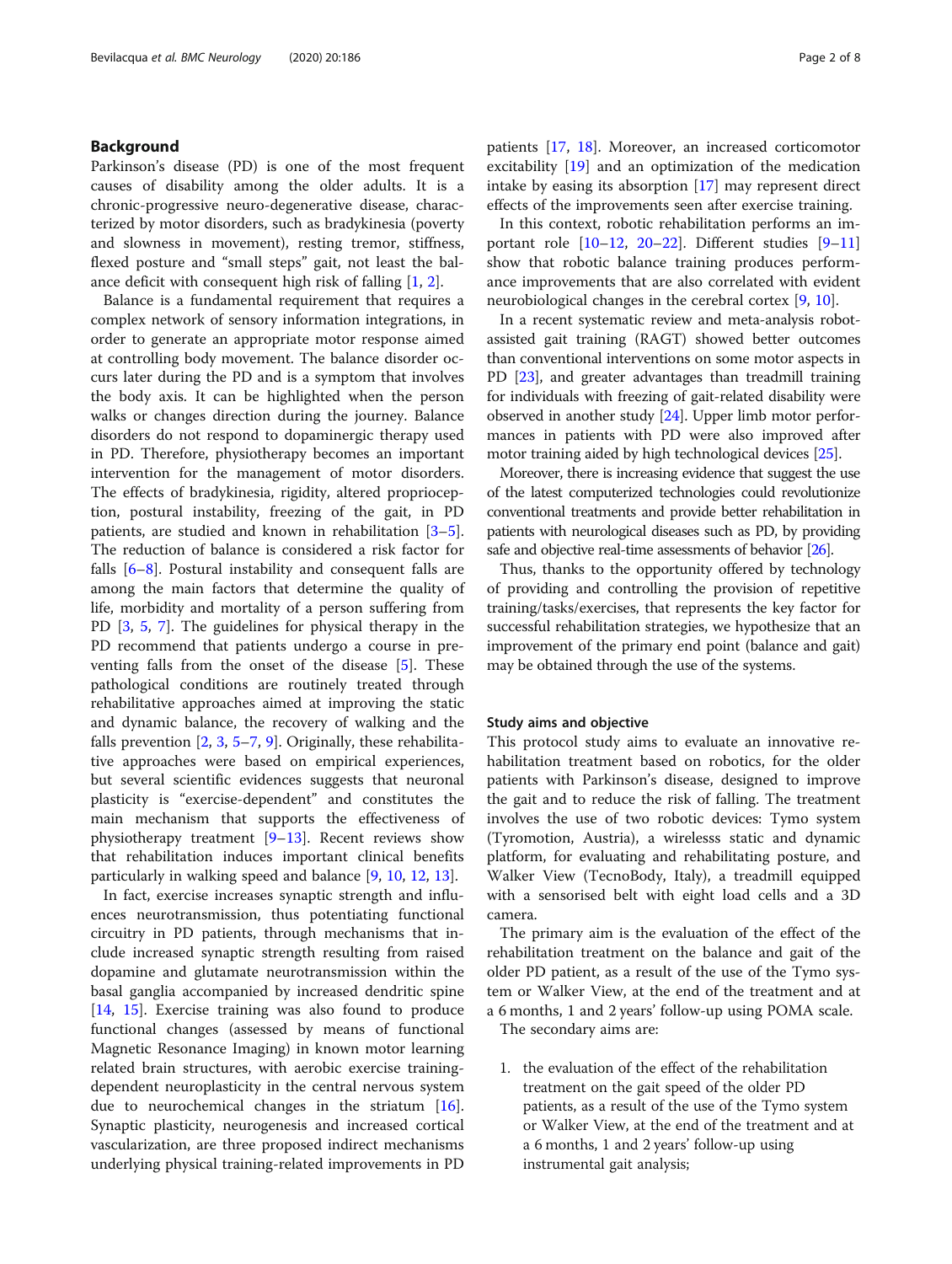2. the evaluation of the effect of the rehabilitation treatment on the fear of falling of the older PD patients, as a result of the use of the Tymo system or Walker View, at the end of the treatment and at a 6 months, 1 and 2 years' follow-up using FES-I short form scale.

In addition, the study design will include use a standardized questionnaires and instrumental gait analysis, in order to collect data on the improvements with a mix-method approach.

#### Methods/design

#### Trial design

This study is a single blinded (outcome assessors) randomized controlled trial. One hundred ninety-five patients with PD will be recruited and randomly divided into three groups, to receive a traditional rehabilitation program or, in addition to the traditional therapy, a robotic rehabilitation using Tymo system or Walker View. Assessments will be performed at baseline, at the end of treatment and 6 months, 1 year and 2 years from the end of the treatment. For the duration of the study, patients cannot receive treatments through robotic devices but will continue to be followed as outpatients by our rehabilitation department.

#### Study setting

The study is conducted at the Clinical Unit of Physical Rehabilitation, IRCCS INRCA, in the Ancona and Fermo branches, Italy. Assessments and treatments are conducted in the robotics laboratories.

#### Trial status

At the time of the submission of this study protocol, data collection is ongoing.

#### Participants

The inclusion criteria are:

- Aged 65 and over;
- Capacity to consent;
- Hoen and Yahr scale: 1–3 stage;
- Functional Ambulation Category (FAC)  $\geq$  2;
- Ranking scale score  $\leq 3$ ;
- Stability of drug treatment for at least 1 month;
- Geriatric Depression Scale 5-items: negative;

The exclusion criteria are:

- Failure to meet the inclusion criteria;
- Concomitant participation in other studies;
- Lack of written informed consent;
- Clinical dementia rating (CDR) score  $\geq$  3;
- History of syncopal episodes, epilepsy and vertigo not controlled pharmacologically;
- Serious dysfunction of the autonomic system;<br>• Severe behavioral syndromes not compensate
- Severe behavioral syndromes not compensated by drugs;
- Concurrent neurological diseases;
- Severe systemic diseases with life expectancy < 1 year;
- Patients unable to follow up.

#### Sample size

The Performance-Oriented Mobility Assessment (POMA) [[27](#page-7-0)], a test widely used to assess walking ability and associated with equilibrium, is used to calculate the sample size [[28](#page-7-0)]. Assuming a small effect size of 10% [\[29\]](#page-7-0), it is estimated that the overall sample size needed to capture this effect size is of 153 subjects, assuming a statistical power of 80%, a significance level of 0.05, three groups and 5 repeated assessments (a baseline and 4 follow-ups) in an ANOVA model within-between interactions. Even assuming a 25% drop out rate, the total number required would be 195 subjects (65 for each arm).

It is hypothesized that this sample dimension is more than sufficient to grasp a variation also for secondary outcomes for which a treatment effect size is assumed of a similar or higher entity than that identified for the primary outcome [\[30,](#page-7-0) [31\]](#page-7-0).

#### Recruitment

Patients are selected by the outpatient department at the Clinical Unit of Physical Rehabilitation, IRCCS INRCA, in the Ancona and Fermo branches. These patients are contacted to schedule a visit with the physician. Once the compliance with the inclusion and exclusion criteria of the study has been verified and the informed consent (see [Supplementary file\)](#page-6-0) has been obtained in triplicate, the doctor proceeds with the baseline evaluation and with acquisition of gait assessment parameters through Gait Analysis at the Movement Analysis Laboratory of the Clinical Unit of Physical Rehabilitation of the Ancona branch.

A randomization technique based on a single sequence of random assignments is used. A list of random numbers generated by the computer is used and subject is assigned a number based on their order of inclusion in the study. According to this technique, the 195 subjects are randomly assigned to one of the 3 study groups.

At the end of the treatment and after 6 months, 1 year and 2 years, the patients will be contacted again to schedule subsequent follow-up visits and upgrades. During the follow-up period, patients will be monitored through telephone interviews once a month, in order to monitor their health state.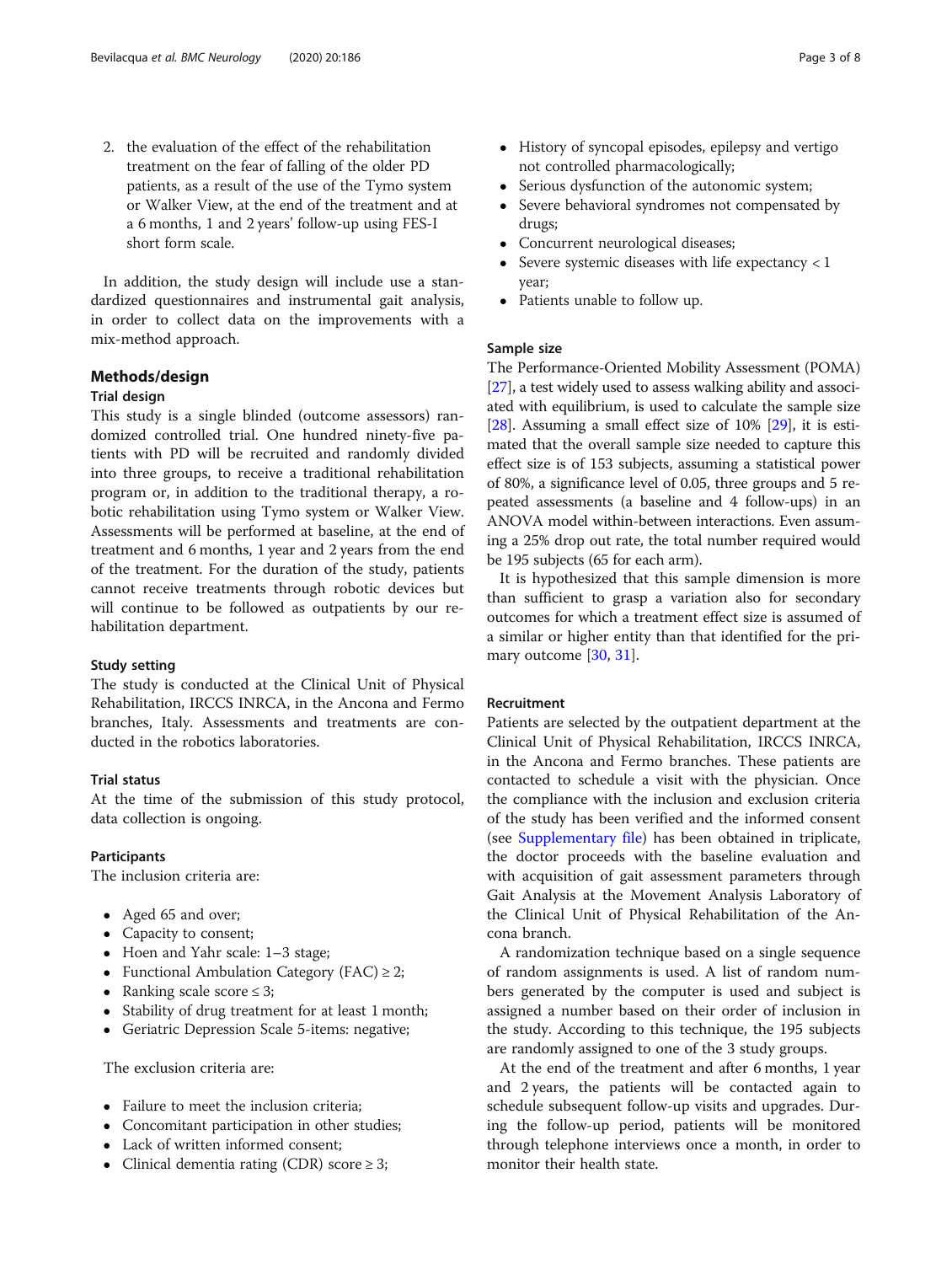Recruitment will run from August 2019 to August 2021.

#### Intervention

For the study, post-hospitalization subjects are taken into consideration, after 4 weeks from the hospitalization in the Clinical Unit of Physical Rehabilitation, IRCCS INRCA, in the Ancona and Fermo branches, after having already received the standard treatment. A 10-treatment session is conducted, divided into 2 training sessions per week, for 5 weeks. The control group performs traditional therapy sessions lasting 50 min. The technological intervention group, using Tymo system or Walker View, carries out 30 min of traditional therapy and 20 min of treatment with a robotic system. Cardiac activity monitoring is planned during robotic treatments in order to detect the heart rate during physical activity [\[32](#page-7-0)].

Individual participants must complete at least 80% of the sessions. Recovery of 2 sessions will be possible.

All patients included in the study perform traditional rehabilitation treatments, consisting in:

- Breathing, relaxation and postural harmonization exercises;
- Exercises of active mobility and stretching;
- Eye-hand coordination exercises and couple exercises;
- Exercises for walking and verticalization.

The robotic treatment consists of using two different devices: Tymo system or Walker view.

Tymo system is a wireless platform for the balance and the postural control training. Tymo system is connected to a screen and provides virtual reality games, adaptable to the functional capacity of the patient. Through the games proposed, the physiotherapist decides to work in a dimension (antero-posterior or medio-lateral dimension) or in two dimensions (combining the antero-posterior and medio-lateral movements).

Walker view is a treadmill equipped with a sensorized belt with eight load cells and a 3D camera to detect length, speed and symmetry of the pace and load, range of the trunk, hips and knees. Patients are asked to walk at a comfortable speed, while the physiotherapist is able to work on different parameters such as step length, load distribution, and step height. The setting takes place

taking into account the clinical conditions of each patient, customizing the intervention. The Walker View offers visual and auditory feedback to the patient, so as to correct gait in real time.

Adverse events, although unlikely, could be related to the use of technology such as falls and/or pain at knees or ankles.

#### **Outcomes**

All outcome measures follow a standardized operating procedure. Table 1 shows the primary outcome and the secondary outcomes with the expected result at the end of the treatment. The expected improvement was derived from the analysis of similar studies [\[29](#page-7-0)], collected for the evaluation of the sample size for each outcomes.

Further evaluations are carried out as follows:

- Length and asymmetry of the step, through instrumental Gait Analysis;
- Walking and functional status through the Functional Ambulation Category and Barthel Index scale;
- Acceptance of the technology, through Psychosocial impact of assisted device scale (PIADS) questionnaire
- Quality of life, through SF-12 questionnaire.

#### Mini-mental state examination (MMSE)

The Mini-Mental State Examination was designed as a clinical method for grading cognitive impairment. The score ranges from 0 to 30: scores ≥24 indicate normality, between 18 and 23 indicate mild cognitive impairment, between 11 and 17 average cognitive deficits, scores  $\leq 10$ severe cognitive impairment. The reported score is corrected for age and education [\[33\]](#page-7-0).

#### Rankin scale (RA)

It is a simple scale for the evaluation of the outcomes following the stroke. Reliability is well defined. The individual categories are essentially based on patient mobility. There are 6 grades of classification from 0 to 5, where 0 means independence [[34\]](#page-7-0).

#### Hoehn and Yahr scale (SHY)

This scale is used in the medical field to describe the symptoms of Parkinson's disease progression. It was

Table 1 Outcomes and clinical assessments

| Clinical assessment        | Expected improvement<br>at the end of treatment |
|----------------------------|-------------------------------------------------|
| <b>POMA</b>                | 10%                                             |
| Instrumental Gait analysis | 12%                                             |
| FFS-I Short form           | 15%                                             |
|                            |                                                 |

POMA Performance-Oriented Mobility Assessment, FES-I Short Falls Efficacy Scale - International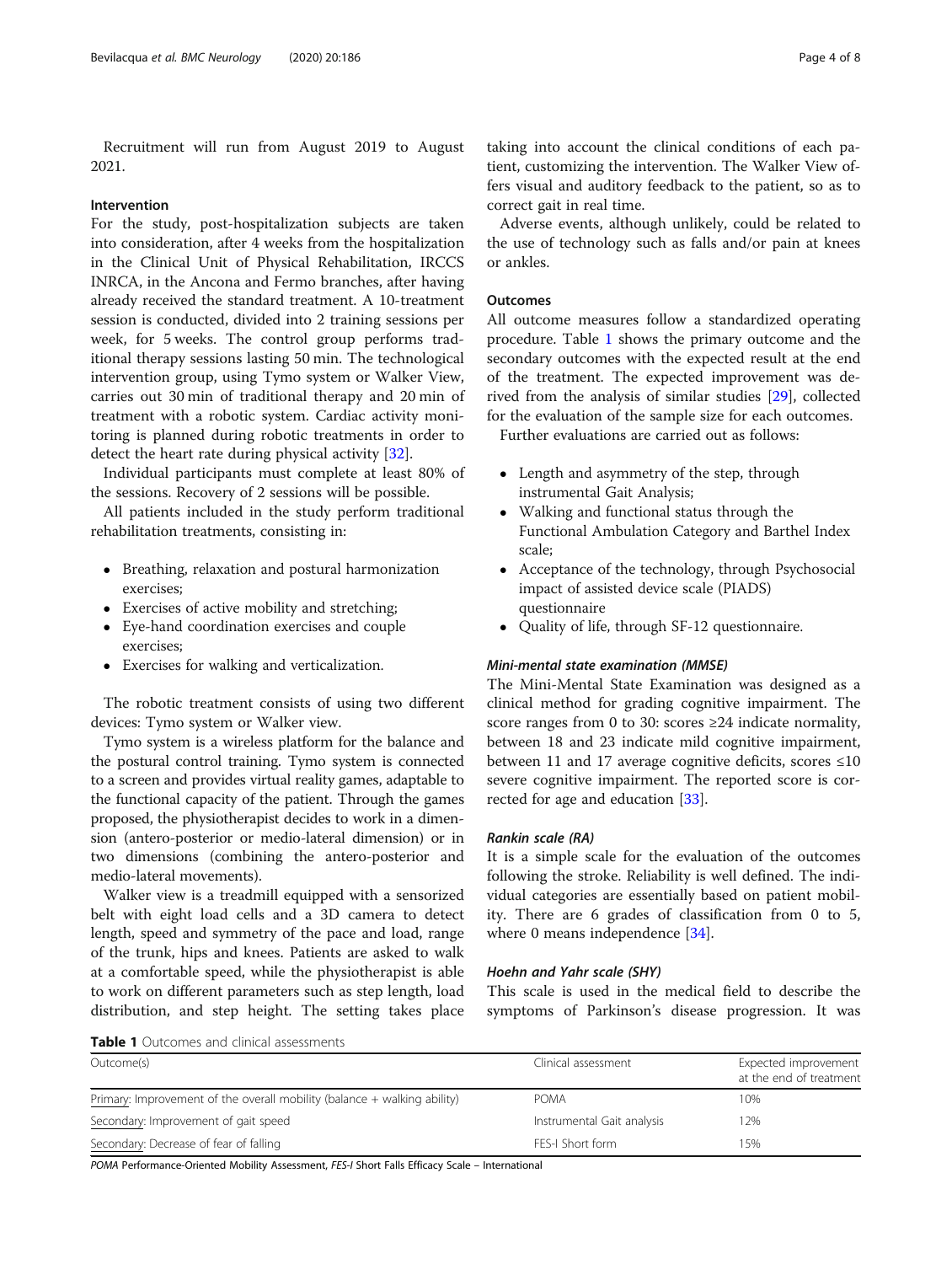originally published in 1967 in the Neurology Journal by Melvin Yahr and Margaret Hoehn, and included stages 1 to 5. Since then, a modified scale has been proposed, with the addition of stages 1.5 and 2.5 describing the intermediate course of the disease [\[35\]](#page-7-0).

#### Barthel index (BI)

BI is an ordinal scale used to measure a subject's performance in everyday life activities. The index analyzes ten variables that describe the activities of daily life and mobility. Each item is assigned a score between 0 and 10 depending on the degree of patient's functionality: full, reduced or no functionality. A high overall score is associated with a greater probability of being able to live at home independently after discharge from the hospital [\[36\]](#page-7-0).

#### Functional ambulation categories (FAC)

The scale is used to classify the severity level of gait disturbances in neurological disorders. It provides a hierarchical classification from level 0 (impossible walking) to level 5 (no limitation) [[37\]](#page-7-0).

#### SF-12 health survey (SF-12)

The SF-12 questionnaire was originally developed in the United States to provide a short alternative form to the SF-36 questionnaire. The SF-12 is composed of 12 items that produce two measurements related to two different aspects of health: physical health and mental health. The subject is asked to answer on how he feels and how he is able to carry out the usual activities, evaluating the current day and the 4 previous weeks [\[38](#page-7-0)].

#### Tinetti's scale or performance-oriented mobility assessment (POMA)

The Tinetti scale is a tool used to evaluate balance and gait performance. The test is used clinically to determine the mobility status of a subject or to assess changes in balance and gait time. The total POMA (POMA-T) consists of two sub-scales: the balance evaluation scale ("balance scale" or POMA-B) and the gait evaluation scale ("gait scale" or POMA-G). the maximum score is 28 points: in detail, the maximum score of the POMA-B is 16, while for the POMA-G the maximum score is 12 [[27](#page-7-0)].

#### Short falls efficacy scale - international (FES-I- short)

The scale measures the "fear of falling". The scale can be self-administered or administered during the interview. The cut offs for the fear of falling are divided as follows: a score between 7 and 8 indicates a low concern, between 9 and 12 a moderate concern and between 14 and 28, high concern [\[39](#page-7-0)].

#### Psychosocial impact of assistive devices scale (PIADS)

It is a self-completed questionnaire by the user and it assesses the impact that the device has on the person. Through 26 questions it tries to detect how the device has brought about a perception of change with respect to one's availability for new experiences (6 questions), skills (ability to cope with daily activities and challenges - 12 questions) and self-esteem (security and self-confidence - 8 questions). Every question is answered on a visual scale marked by − 3 (the device has strongly limited my independence) to  $+3$  (the device has greatly improved my independence) [\[40\]](#page-7-0).

#### Assistive device predisposition assessment (ATDPA)

The purpose of the tool is to assess user expectations about technological devices [\[41\]](#page-7-0).

#### Geriatric depression scale 5-items version (GDS)

This questionnaire assesses the current condition of the patient's mood. For the screening required by our study, only the first five items of the scale can be used. The answers highlighted indicate the statements expected by a non-depressed subject [[42\]](#page-7-0).

#### Clinical dementia rating scale (CDR)

This questionnaire assesses the patient's dementia status. The CDR is a 5-point scale used to characterize six domains: memory, orientation, judgment and problem solving, business, home and hobby and personal care [[43](#page-7-0)].

#### Gait analysis and instrumental postural analysis

Gait analysis is the systematic study of human locomotion, augmented by instrumentation for measuring body movements, body mechanics, and the activity of the muscles [[44\]](#page-7-0). Gait analysis is performed on the selected patients at the Gait Analysis Laboratory in the Department of Physical Rehabilitation at branch of IRCSS INRCA Ancona. Instrumented gait analysis is performed using BTS GAITLAB (BTS Bioengineering, Italy) system with six infrared cameras (100 Hz) and 2 force plates (50 Hz). The system is used to acquire both kinematic and kinetic data. Three-dimensional kinematic data are recorded with the help of 22 reflective infrared markers using Helen Hayes protocol [[45\]](#page-7-0). The floor-mounted force plates are used to acquire the kinetic data. The subjects walk at a self-selected speed. The instrumental postural analysis studies the complex control system that must keep the center of gravity constantly in a balanced position. This analysis is carried out through an advanced system consisting composed by a camera for video recording and a platform with 2 triaxial sensory plates (Podium, BTS Bioengineering, Italy). With this system, it is possible to simultaneously visualize the three components of force: vertical, antero-posterior and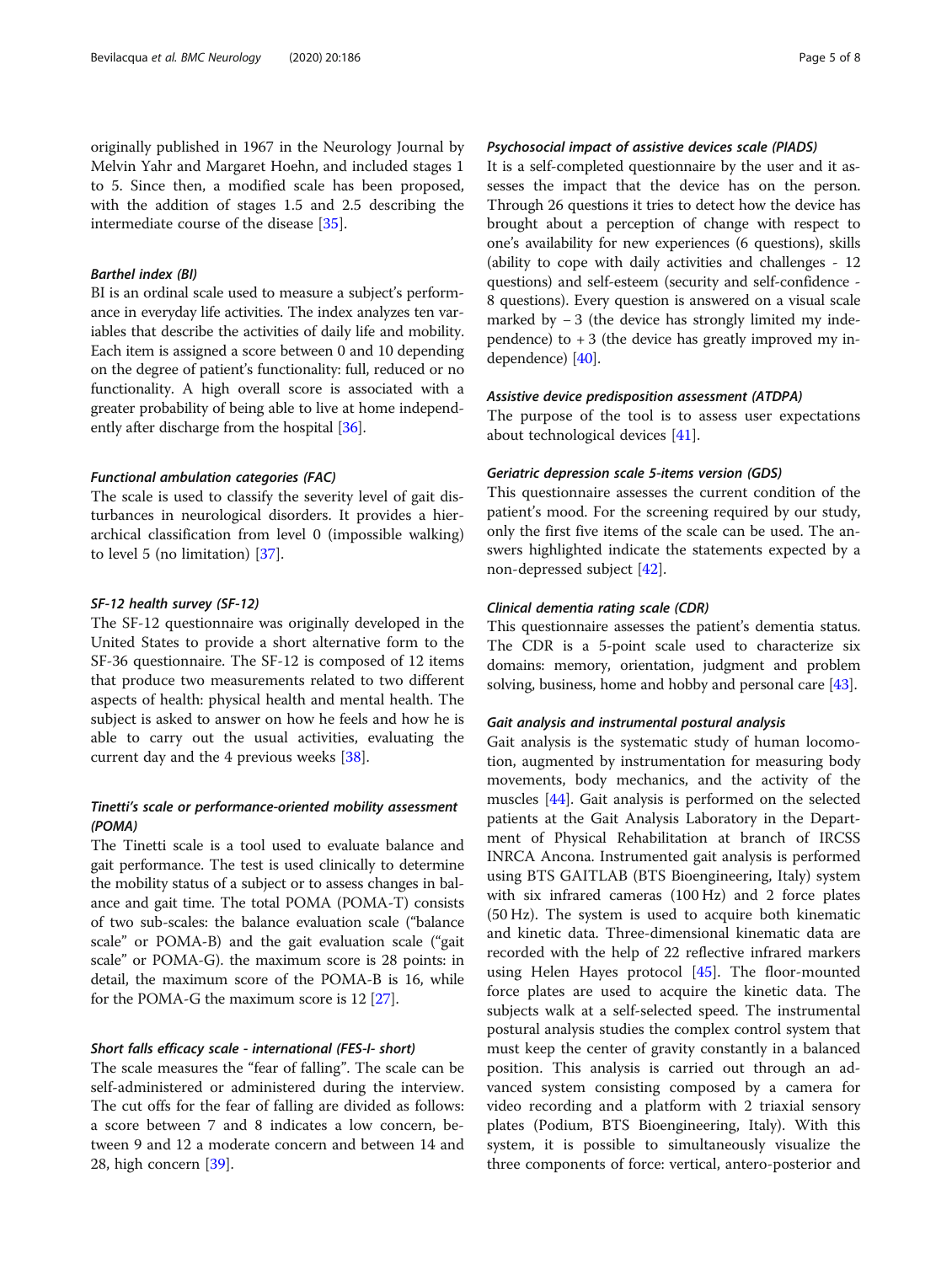lateral. It allows to evaluate, in augmented reality, the symmetry of the load and the trend of the pressure center.

A summary of all data collected and when these are collected is provided ion Table 2.

#### Data management

Personal data collected during the trial will be handled and stored in accordance with the General Data Protection Regulation (GDPR) 2018. Use of the study data will be controlled by the principal investigator. All data and documentation related to the trial will be stored in accordance with applicable regulatory requirements and access to data will be restricted to authorized trial personnel.

#### Data analysis

Continuous variables will be reported as either mean and standard deviation (SD) or median and interquartile range (IQR) on the basis of their distribution (assessed using Shapiro-Wilk test). Comparison of variables between groups will be performed by unpaired Student t test or Mann-Whitney U test according to their distribution. Categorical variables will be expressed as absolute number and percentage and statistical significance will be assessed by Chi-square test or Fisher Exact.

In a second step, the analysis of the follow-up data will be carried out in order to evaluate the effectiveness of the intervention. This analysis phase will involve the use of multivariate statistical techniques, in particular repeated measures analysis of variance (ANOVA), in order to compare the changes over time in the outcome

Table 2 Schedule of assessment and outcome measures

measures between the intervention group and the control group. The statistical significant will be set at  $p <$ 0.05.

#### **Discussion**

The aim of the present study protocol is to evaluate an innovative rehabilitation treatment of the older adults with Parkinson's disease, designed to improve the gait and to reduce the risk of falling. This innovative rehabilitation program involves two different robotic devices that work using visual or auditory feedback in order to correct wrong postural or gait patterns. Moreover, further evaluations, such as length and asymmetry of the step, walking and functional status and acceptance of the technology will be carried to underline the efficacy of this innovative treatment.

The study population will be given different questionnaires (Mini-Mental State Examination, Rankin scale, Barthel Index, Functional Ambulation Categories, Hoehn and Yahr Scale, SF-12 Health Survey, Tinetti's Scale, Motricity index, Short Falls Efficacy Scale – International, Psychosocial Impact of Assistive Devices Scale, Assistive Device Predisposition Assessment, Geriatric Depression scale 5-items version, Clinical Dementia Rating Scale, General Data Protection Regulation) that take into consideration different aspects of the patient's health status.

We focus on PD patients with mild subjective cognitive complaints that are expected to have the opportunity to employ significant neural plasticity in response to motor rehabilitation program with robotic devices. In order to analyze between-group differences in control group, treated only with traditional rehabilitation, and

| Outcome                          | Clinical assessment                                  | R | T1 | FW1 | FW <sub>2</sub> | FW3 |
|----------------------------------|------------------------------------------------------|---|----|-----|-----------------|-----|
| Cognitive State                  | Mini Mental State Examination                        |   |    |     |                 |     |
| Gait parameters                  | Functional Ambulation Category                       |   |    |     |                 |     |
| Disability State                 | Rankin Scale                                         |   |    |     |                 |     |
| Cognitive State                  | <b>CDR</b>                                           |   |    |     |                 |     |
| Functional State                 | Barthel Index                                        |   |    |     |                 |     |
| Parkinson State                  | Hoehn and Yahr Scale                                 |   |    |     |                 |     |
| Quality of life                  | SF-12 Health Survey                                  |   |    |     |                 |     |
| Sociodemographic characteristics | Check-list                                           |   |    |     |                 |     |
| Motor ability                    | Motricity index                                      |   | √  |     |                 |     |
| Depression State                 | Geriatric Depression scale 5-items version           |   |    |     |                 |     |
| Attitude to technology           | Assistive Device Predisposition Assessment - Scala E |   |    |     |                 |     |
| Fall risk                        | Scala di Tinetti                                     | ✓ |    |     |                 |     |
| Gait parameters                  | Gait Analysis + instrumental postural analysis       |   |    |     |                 |     |
| Fear of falling                  | Short Falls Efficacy Scale - International           | ✓ | √  |     |                 |     |
| Acceptance of technology         | Psychosocial impact of assisted device scale - PIADS |   |    |     |                 |     |

R Recruitment, T1 end of treatment, FW1 first follow up at 6 months since the end of treatment, FW2 second follow up at 1 year since the end of treatment, FW3 third follow up at 2 years since the end of treatment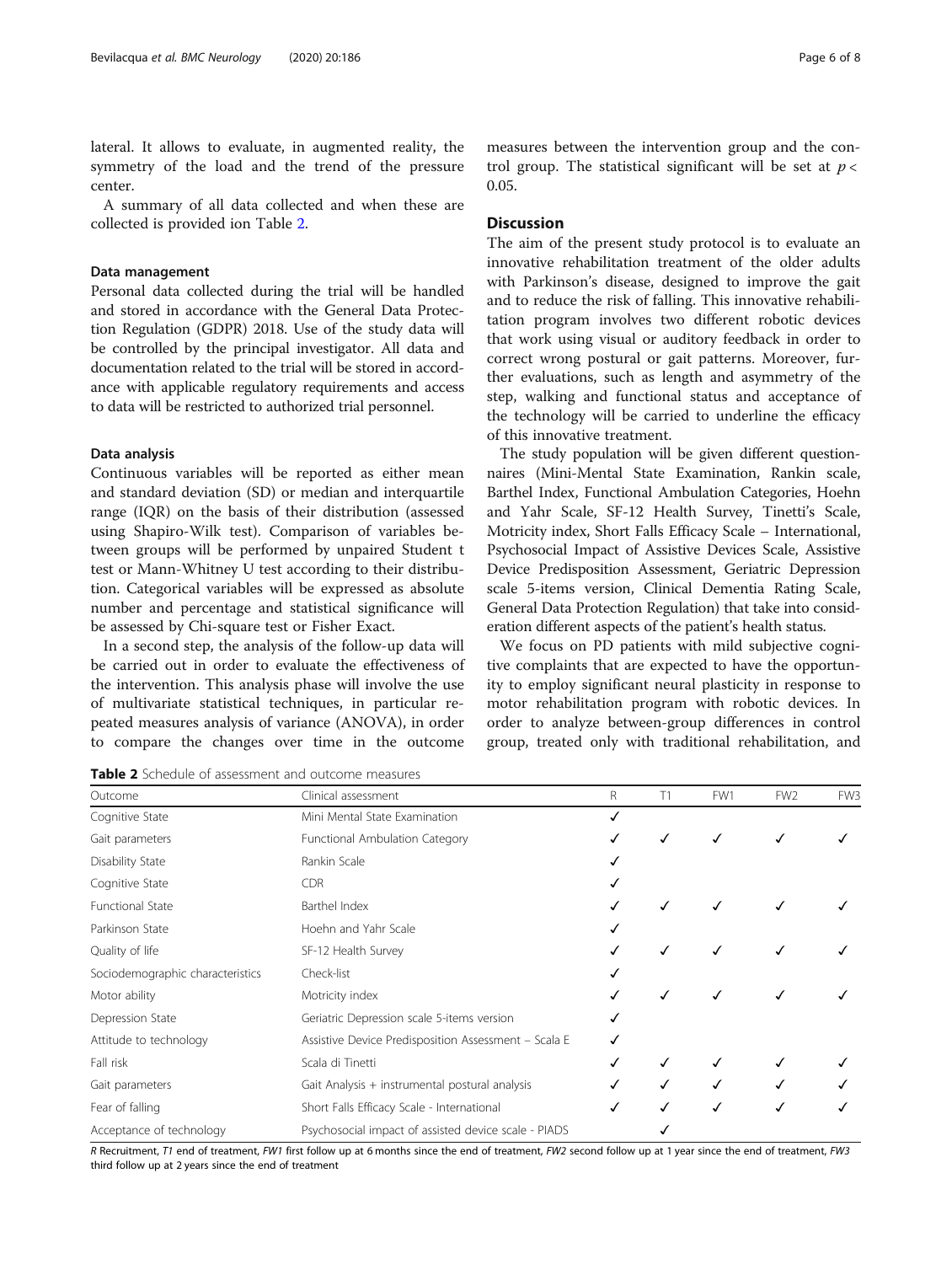<span id="page-6-0"></span>experimental groups, treated with robotic devices (Tymo system or Walker View), we will randomize the included patients to have results as reliable and error-free as possible.

Another important aspect of this protocol is the check of the results obtained not only at the end of the treatment but also in the long term, foreseeing 3 follow-up, at 6 months, 1 year and 2 years from the end of the rehabilitation program.

The dissemination program will involve peer-reviewed journal and national and international conferences. Moreover, the results will be disseminated to all participants.

#### Supplementary information

Supplementary information accompanies this paper at [https://doi.org/10.](https://doi.org/10.1186/s12883-020-01759-4) [1186/s12883-020-01759-4](https://doi.org/10.1186/s12883-020-01759-4).

Additional file 1.

#### Abbreviations

ATDPA: Assistive Device Predisposition Assessment; BI: Barthel Index; CDR: Clinical Dementia Rating Scale; FAC: Functional Ambulation Categories; FES-I-Short: Short Falls Efficacy Scale - International; GDPR: General Data Protection Regulation; GDS: Geriatric Depression scale 5-items version; MI: Motricity index; MMSE: Mini-Mental State Examination; PD: Parkinson's disease; PIADS: Psychosocial Impact of Assistive Devices Scale; POMA: Tinetti's Scale or Performance-Oriented Mobility Assessment; RA: Rankin scale; SF-12: SF-12 Health Survey; SHY: Hoehn and Yahr Scale

#### Acknowledgements

Not applicable.

#### Authors' contributions

EM and RB led the design and writing of the pilot RCT protocol. GRR, VDD and GP helped with the development of the participant identification plan and provided advice on other key study issues. EC, NR and RB helped with the design of the intervention. MDR will lead the collection, management and statistical analysis of the data. FL and RL contributed feedback on trial design. All the authors contributed important intellectual content to the written protocol and approved the final version for publication.

#### Funding

This research received no specific grant from any funding agency in the public, commercial or not-for-profit sectors. No sponsor is involved in the study.

#### Availability of data and materials

The datasets generated, used and analyzed during the trial and its preceding pilot trial are or will be available from the corresponding author upon reasonable request.

#### Ethics approval and consent to participate

The study was approved by the Ethic Committee of the Istituto nazionale ricovero e cura anziani, Istituto di ricovero e cura a carattere scientifico (IRCCS INRCA) during the session of 17 July 2019, with identification code number 19017. Any protocol modifications will be notified to the same Ethic Committee. The same committee represents the data monitoring committee which periodically assesses the progress of the protocol and compliance with what has been declared. The principals of the Declaration of Helsinki and Good Clinical Practice guidelines will be adhered to. Participants in this study will provide written informed consent.

#### Consent for publication

Not applicable.

#### Competing interests

The authors declare they have no competing interests and the study has not received external funding.

#### Author details

<sup>1</sup>Scientific Direction, IRCCS INRCA, Ancona, Italy. <sup>2</sup>Clinical Unit of Physical Rehabilitation, IRCCS INRCA, Ancona, Italy. <sup>3</sup>Unit of Geriatric Pharmacoepidemiology, IRCCS INRCA, Ancona, Italy. <sup>4</sup>Medical Direction, IRCCS INRCA, Ancona, Italy. <sup>5</sup>Clinical Unit of Physical Rehabilitation, IRCCS INRCA, Fermo, Italy. <sup>6</sup>Neurology Unit, IRCCS INRCA, Ancona, Italy.

#### Received: 23 September 2019 Accepted: 3 May 2020 Published online: 13 May 2020

#### References

- 1. de Rijk MC, Breteler MMB, Graveland GA, Ott A, Grobbee DE, van der Meche FGA, et al. Prevalence of Parkinson's disease in the elderly: the Rotterdam study. Neurology. 1995;45(12):2143.
- 2. Keus SHJ, Bloem BR, Hendriks EJM, Breder-Cohen AB, Munneke M. Evidencebased analysis of physical therapy in Parkinson's disease with recommendations for practice and research. Mov Disord. 2007;22:451–60.
- 3. Park JH, Kang YJ, Horak FB. What is wrong with balance in Parkinson's disease? J Mov Disord. 2015;8(3):109–14.
- 4. Ellis T, Goede CJ, Feldman R, Wolters EC, Kwakkel G, Wageenar RC. Efficacy of a physical therapy program in patients with Parkinson's disease: a randomized clinical trial. Arch Phys Med Rehabil. 2005;4:626–32.
- 5. Royal Dutch Society for Physiotherapy. KNGF guidelines for physical therapy in patients with Parkinson's disease. Dutch Physioth. 2004;114(3):C38.
- 6. Allen NE, Sherrington C, Paul SS, Canning CG. Balance and falls in Parkinson's disease: a meta-analysis of the effect of exercise and motor training. Mov Disord. 2011;26(9):1605–15.
- 7. Mansfield A, Wong JS, Bryce J, Knorr S, Patterson KK. Does perturbationbased balance training prevent falls? Systematic review and meta-analysis of preliminary randomized controlled trials. Phys Ther. 2015;95(5):700–9.
- 8. Draganski B, Gaser C, Busch V, Schuierer G, Bogdahn U, May A. Neuroplasticity: changes in grey matter induced by training. Nature. 2004; 427:311–2.
- 9. Sehm B, Taubert M, Conde V, Weise D, Classen J, Dukart J, et al. Structural brain plasticity in Parkinson's disease induced by balance training. Neurobiol Aging. 2014;35:232–9.
- 10. Abbruzzese G, Marchese R, Avanzino L, Pelosin E. Rehabilitation for Parkinson's disease: current outlook and future challenges. Parkinsonism Relat Disord. 2016;22:560–4.
- 11. Cakit BD, Saracoglu M, Genc H, Erdem HR, Inan L. The effects of incremental speed-dependent treadmill training on postural instability and fear of falling in Parkinson's disease. Clin Rehabil. 2007;21(8):698–705.
- 12. Picelli A, Tamburin S, Passuello M, Waldner A, Smania N. Robot-assisted arm training in patients with Parkinson's disease: a pilot study. J Neuroeng Rehabil. 2014;11:28.
- 13. Gordt K, Gerhardy T, Najafi B, Schwenk M. Effects of wearable sensor-based balance and gait training on balance, gait, and functional performance in healthy and patient populations: a systematic review and meta-analysis of randomized controlled trials. Gerontology. 2018;64:74–89.
- 14. Petzinger GM, Fisher BE, McEwen S, Beeler JA, Walsh JP, Jakowec MW. Exercise-enhanced neuroplasticity targeting motor and cognitive circuitry in Parkinson's disease. Lancet Neurol. 2013;12(7):716–26.
- 15. Petzinger GM, Holschneider DP, Fisher BE, McEwen S, Kintz N, Halliday M, et al. The effects of exercise on dopamine neurotransmission in Parkinson's disease: targeting neuroplasticity to modulate basal ganglia circuitry. Brain Plast. 2015;1(1):29–39.
- 16. Duchesne C, Gheysen F, Bore A, Albouy G, Nadeau A, Robillard ME, et al. Influence of aerobic exercise training on the neural correlates of motor learning in Parkinson's disease individuals. Neuroimage Clin. 2016;12:559–69 eCollection 2016.
- 17. Speelman AD, van de Warrenburg BP, van Nimwegen M, Petzinger GM, Munneke M, Bloem BR. How might physical activity benefit patients with Parkinson disease? Nat Rev Neurol. 2011;7(9):528–34.
- 18. Nadeau A, Lungu O, Duchesne C, Robillard MÈ, Bore A, Bobeuf F, et al. A 12-week cycling training regimen improves gait and executive functions concomitantly in people with Parkinson's disease. Front Hum Neurosci. 2017;10:690.